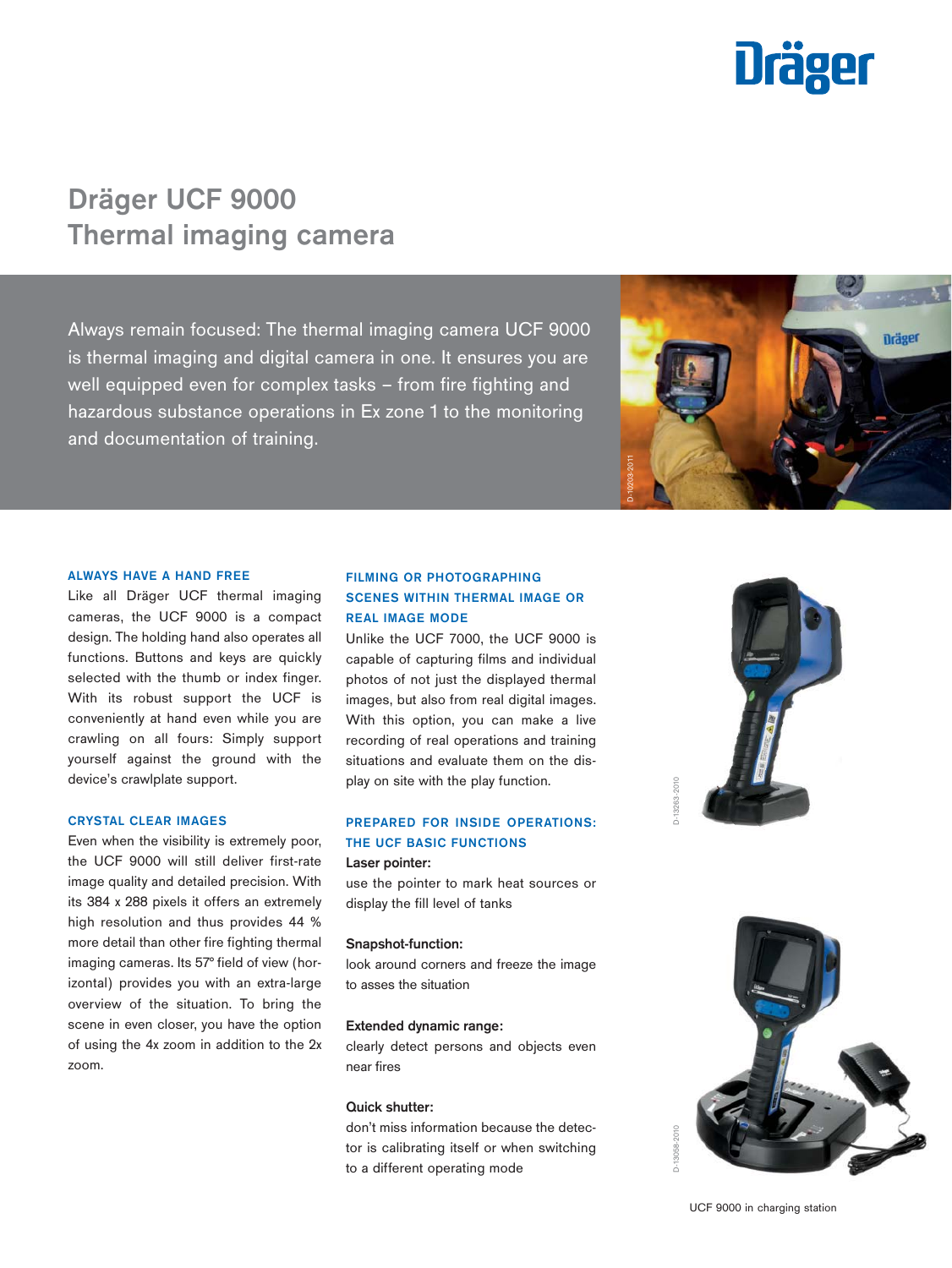### DRÄGER UCF 9000





## EIGHT ADDITIONAL IMAGE MODES IN ADDITION TO STANDARD MODE –

- Fire (fire fighting)
- Persons (search and rescue)
- Thermal Scan (searching for hotspots)
- Outdoors (searching for persons outside)
- Hazardous Goods (leak detection and level indicators)
- Scan PLUS (searching for heat sources – in real image)
- Normal Image (video camera)
- User-defined 1

### CONTINUED RECORDING WITH FULL MEMORY CARD

Should the recording capacity of approx. two hours be exhausted, the black box of the UCF 9000, just like the UCF 7000, guarantees further use of the thermal imaging video. If the memory is full, the camera will simply record over the beginning of the recording. The recording continues automatically.

### ADDITIONAL ADVANTAGES:

- intuitive operation: easy and safe handling even under rough conditions
- display brightness adjusts automatically to environment
- easy-to-read status information
- modern lithium ion batteries provide approx. four hours operating time
- automatic stand-by for longer battery life
- different attachment options (e.g. neck strap or retractable lanyard)
- wide range of accessories (e.g. transport case, vehicle installation kit, tripods, etc.)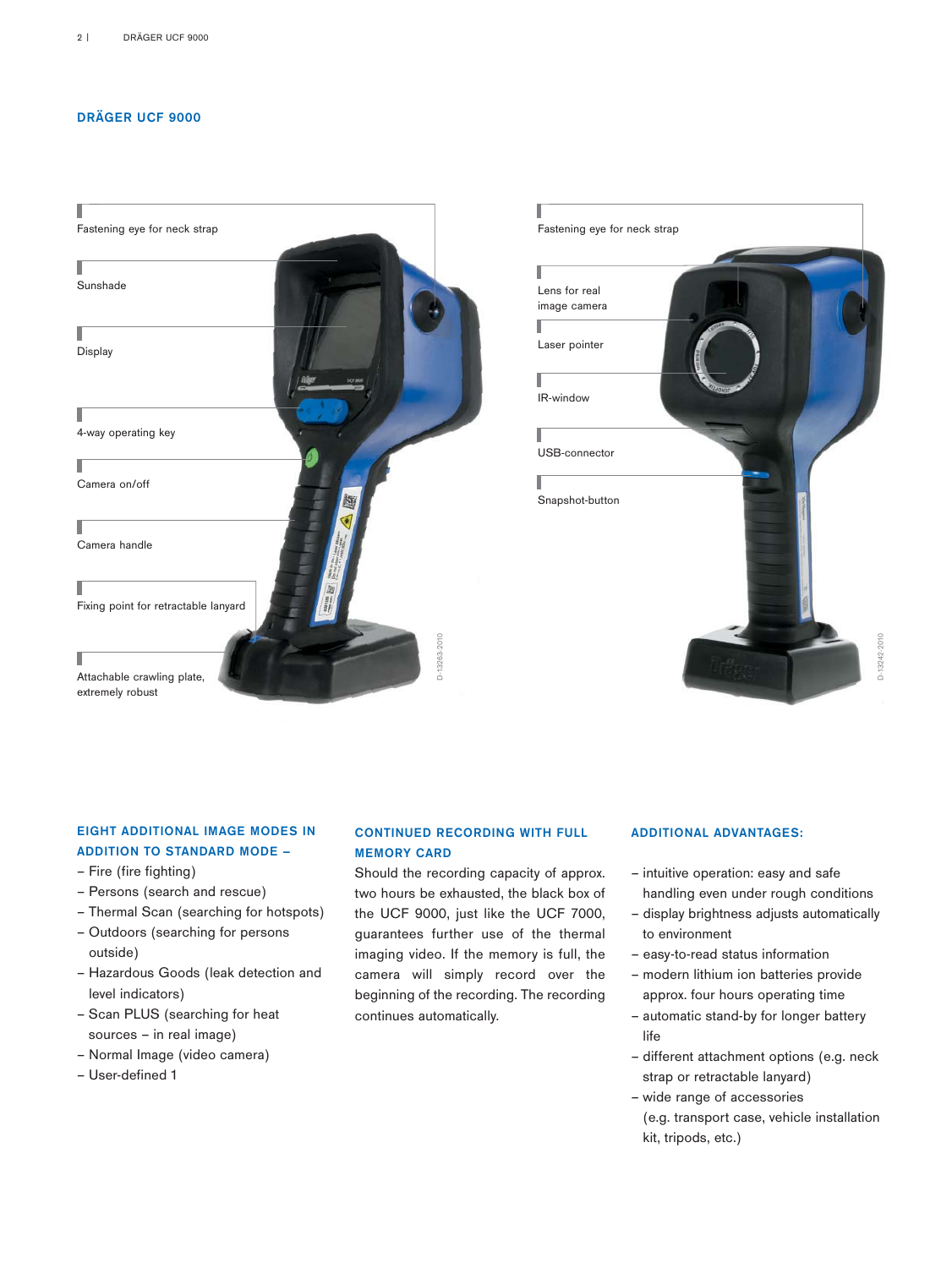### TECHNICAL DATA

| Dräger UCF 9000                                   |                                                                                                              |  |
|---------------------------------------------------|--------------------------------------------------------------------------------------------------------------|--|
| Dimensions of camera (W x H x D)                  | 125 x 280 x 110 mm                                                                                           |  |
| Weight                                            | 1.4 kg (3 lbs) incl. battery                                                                                 |  |
|                                                   |                                                                                                              |  |
| Display                                           |                                                                                                              |  |
| Technology                                        | Liquid crystal display (LCD)                                                                                 |  |
| Size (diagonal)                                   | 9 cm (3.5 inches)                                                                                            |  |
| Application modes                                 | Standard, Fire, Persons, Thermal Scan, Outdoors, Hazardous Goods, Scan PLUS, Normal Image,<br>User defined 1 |  |
| Housing                                           |                                                                                                              |  |
| <b>Protection cover</b>                           | Rubber material EPDM                                                                                         |  |
| Carrying loops                                    | High-temperature-resistant material                                                                          |  |
| Housing material                                  | High-temperature-resistant plastic                                                                           |  |
| <b>Protection class</b>                           | IP 67                                                                                                        |  |
| <b>Infrared specifications</b>                    |                                                                                                              |  |
| Type of sensor                                    | a-Si Microbolometer Array                                                                                    |  |
| Resolution                                        | 384 x 288 Pixel                                                                                              |  |
| IR spectral                                       | 7 to 14 $\mu$ m                                                                                              |  |
| Temperature sensitivity                           | Typically 0.035°C (0.063 °F)                                                                                 |  |
| Picture frequency                                 | 50 Hz                                                                                                        |  |
|                                                   |                                                                                                              |  |
| Optics                                            |                                                                                                              |  |
| Material                                          | Germanium                                                                                                    |  |
| Focus                                             | 1 m to infinity                                                                                              |  |
| Field of view                                     | Horizontal: 57° / Vertical: 41° / Diagonal: 74°                                                              |  |
|                                                   |                                                                                                              |  |
| Operation                                         |                                                                                                              |  |
| Operation time (at 23°C) with battery             | Typically 4 hours                                                                                            |  |
| Operation time (at 23°C) with alkaline power pack | Typically 2 hours                                                                                            |  |
| Temperature measurement                           | Digital temperature display: -40 °C  1,000 °C (-40 °F  1,832 °F)                                             |  |
| Operating temperature                             | 40°C to 85°C (-40 °F  185 °F) (inside camera), 150 °C (300 °F) for 20 min, 260 °C (500 °F) for 10 min        |  |
| Battery technology                                | Rechargeable lithium ion batteries                                                                           |  |
| Battery status display                            | Precise 4-level battery indicator                                                                            |  |
| Approvals                                         | The Dräger UCF 9000 meets the following explosion protection regulations:                                    |  |
|                                                   | IEC 60079-0:2007                                                                                             |  |
|                                                   | IEC 60079-11:2006                                                                                            |  |
|                                                   | EN 60079-0:2009                                                                                              |  |
|                                                   | EN 60079-11:2007                                                                                             |  |
|                                                   | ANSI/ISA 12.12.01                                                                                            |  |
|                                                   | CAN/CSA E60079-0                                                                                             |  |
|                                                   | CAN/CSA E60079-11                                                                                            |  |
|                                                   |                                                                                                              |  |
|                                                   | It is classified as follows:                                                                                 |  |
|                                                   | for Europe: I M2 / II 2G, Ex ib I Mb / Ex ib IIC T4 Gb                                                       |  |
|                                                   | for Australia: Ex ib IIC T4 Gb                                                                               |  |
|                                                   | for the USA and Canada: Class I, Div. 2, Groups A, B, C, D, Class I, Zone 1, Ex ib IIC T4                    |  |
|                                                   | Flame test according to EN137:2006                                                                           |  |
|                                                   |                                                                                                              |  |